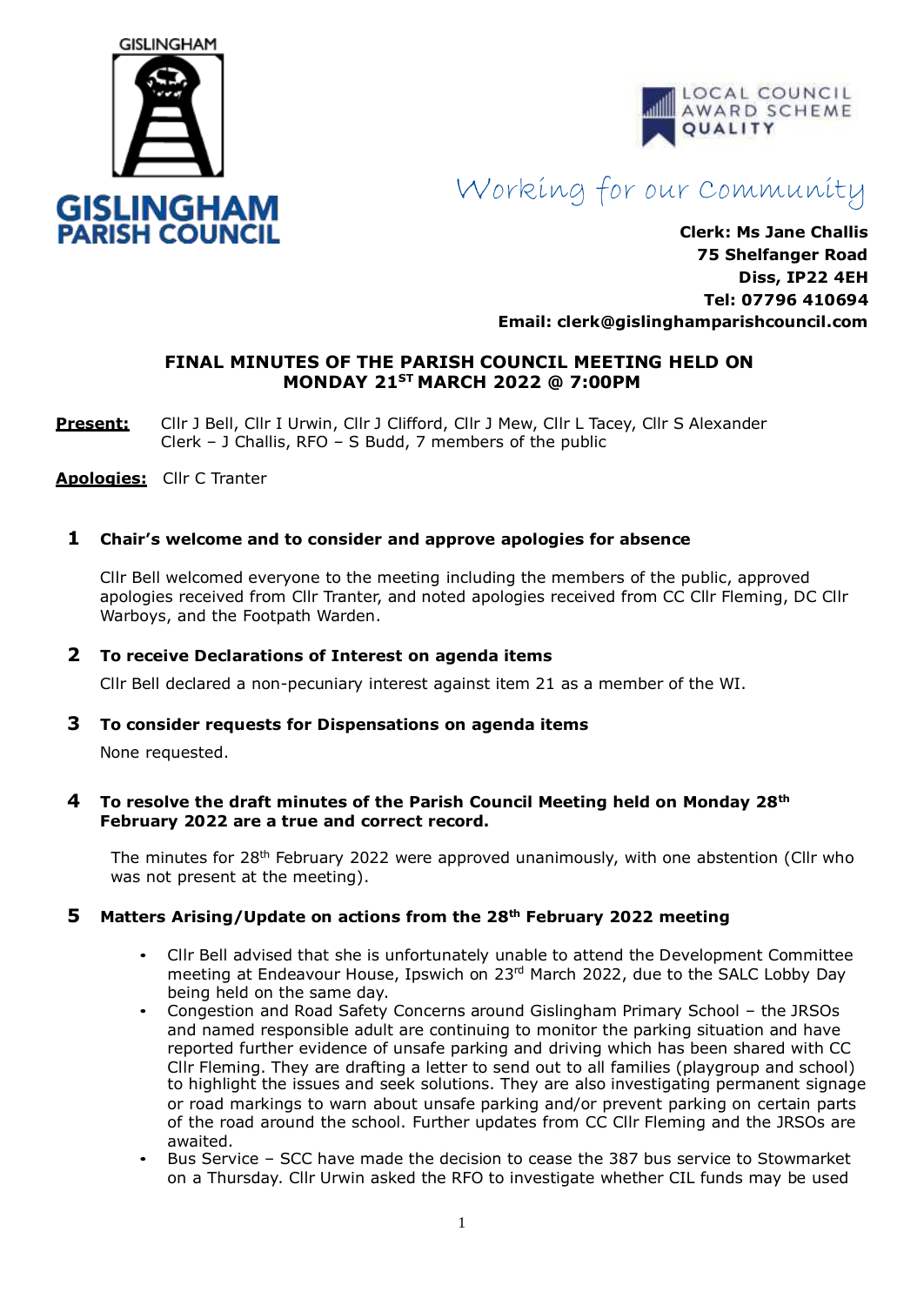to support a community bus service as an alternative, however MSDC Infrastructure Team have confirmed that this would not be eligible.

#### **6 Report from County Councillor**

CC Cllr Fleming sent her report in advance of the meeting, a copy of which can be found as an addendum at the end of the minutes.

#### **7 Report from District Councillor**

DC Cllr Warboys sent his report in advance of the meeting, a copy of which can be found as an addendum at the end of the minutes.

#### **8 Public Participation Session (15 minutes set aside)**

The members of the public were all present regarding the play area at Charity Meadow. Prior to opening the session, Cllr Bell briefly explained that the play area has been closed temporarily due to repairs required to the play equipment, and the anti-social behaviour and vandalism to the equipment and surrounding area. The CCTV needs to be operational to address the latter, and setbacks with this which have been beyond the Council's control have resulted in further delays.

The Clerk advised that three play equipment companies have been approached to assess whether the equipment can be repaired or needs to be replaced. They are currently in the process of arranging site visits in order to provide further information and costings.

A member of the public requested assurance as a new resident to the village that the playground will be reopened. Cllr Bell confirmed that this will be possible when the current equipment is safe to use by children, and that the Playground would be monitored by Cllr Urwin (Health & Safety Lead). A second member of the public advised that he had previously conducted routine maintenance to the play equipment as a volunteer, reporting back to the Parish Council on any issues, but nothing was ever actioned. Councillors advised that they were unaware of this previous arrangement but agreed it is something that could be investigated going forward.

7:11pm the  $6<sup>th</sup>$  and  $7<sup>th</sup>$  members of the public arrived.

It was asked if CIL funding could be used for repairs and/or new equipment, which Cllr Bell confirmed it could.

A member of the public asked how the CCTV will work and if signage will be put up as an additional deterrent. Cllr Bell advised that the footage recorded will only be viewed retrospectively by nominated persons, if anti-social behaviour or vandalism has been reported. It will then be forwarded to the Police. Signage will be provided by the CCTV supplier when they install the tower.

There were further questions raised regarding whether the play equipment companies will look at equipment for different age groups, which the Clerk confirmed they will. Cllr Bell suggested an outdoor gym would be worth looking at for older age groups. Cllr Tacey confirmed her intention to involve local children to look at which play equipment options they preferred. Cllr Bell advised the need to speak to GUC to confirm the boundaries of the play area so best use is made of the space.

It was asked how long it is expected to take to fully reopen the play area. The Clerk advised the need to be led by the companies contacted, but that the Council is aware of resident's desire to have it reopened as soon as possible. A member of the public read out suggestions on behalf of their child including that new metal monkey bars rather than wood and fixing the basketball hoop so it can be used in the meantime. Following this it was requested that further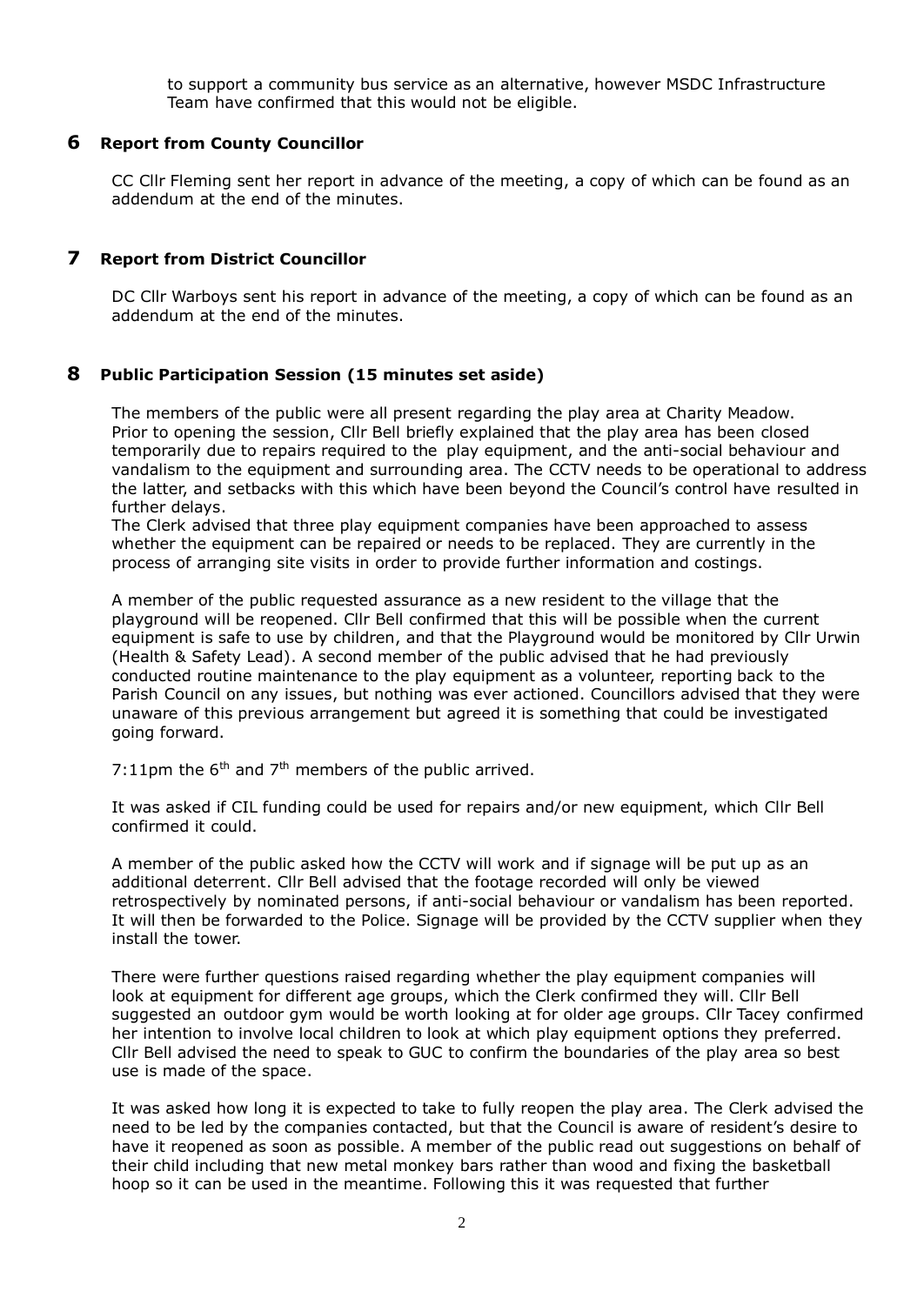maintenance be carried out to open other items of play equipment so they can be used now. It was decided to create a working group lead by Cllr Urwin and Cllr Tacey which the residents present were very keen to be involved with. Cllr Bell asked any resident who would to be involved to email the Clerk with their contact details. A risk assessment needs to be provided to anyone who volunteers as per the Council's Health and Safety Policy.

#### **ACTION**

- **Clerk to arrange Play Equipment site visits**
- **Clerk – playground volunteer to be a future agenda item**
- **Cllr Urwin/Cllr Tacey – working party**

Members of the public left 7:43pm

#### **9 Six Bells Inn – confirmation of Development Committee meeting on 23 rd March 2022 at MSDC, Endeavour House, Ipswich**

The Clerk will represent the Council at the meeting and has registered to speak on it's behalf for which there are 3 minutes allocated. Cllrs were requested to forward their input/suggestions for the 3 minute speech to the Clerk prior to the meeting. Cllr Bell shared her suggestions and reminded Cllrs to respond to the Clerk before Wednesday 23<sup>rd</sup> March 2022.

#### **ACTION – Clerk to collate Cllr's wording and circulate for their final approval before 23rd March 2022**

# **10 Chair's Report**

All covered elsewhere on the agenda.

# **11 Clerk's Report (agenda item 9)**

- MSDC casual vacancies ongoing
- Signage/bin Audit ongoing (grit bins to be looked at April onwards when empty)
- Finningham/Gislingham replacement sign Finningham PC to request SCC invoice Gislingham PC direct.
- War Memorial Only one company has provided an estimate for the work due to it being so specialist. Their estimate is between  $£1,700 - £6,000.00$  depending upon the extent of the work required, which they need to conduct an exploratory dig for to ascertain. The Council has £1,000.00 set aside for the work which includes payment of  $£200$  for the Faculty license required. It was agreed to advise the Church Warden of the estimate and look at other funding options.
- DC/21/06315 Six Bells Inn update the planning application is due to be heard at the Development Committee meeting on 23<sup>rd</sup> March 2022 as above. A first report from the Six Action Group has been received and forwarded to Cllrs.
- ACV Six Bells Inn further information has been requested from MSDC which is currently being collated.
- New SID/VAS signs ongoing; funding may be available from CC Cllr Fleming.
- An email has been received from a resident regarding footpath boundaries within a piece of woodland they have recently purchased in the village. Permission has been given to forward the details to the Footpath Warden.
- Gislingham United Charity have asked to update their information section on the Council website to make better use of it as a social media platform. Cllrs agreed they were happy for this to be done.

#### **ACTION**

- **Clerk to speak to MSDC again regarding casual vacancies**
- **Clerk to continue signage/bin audit**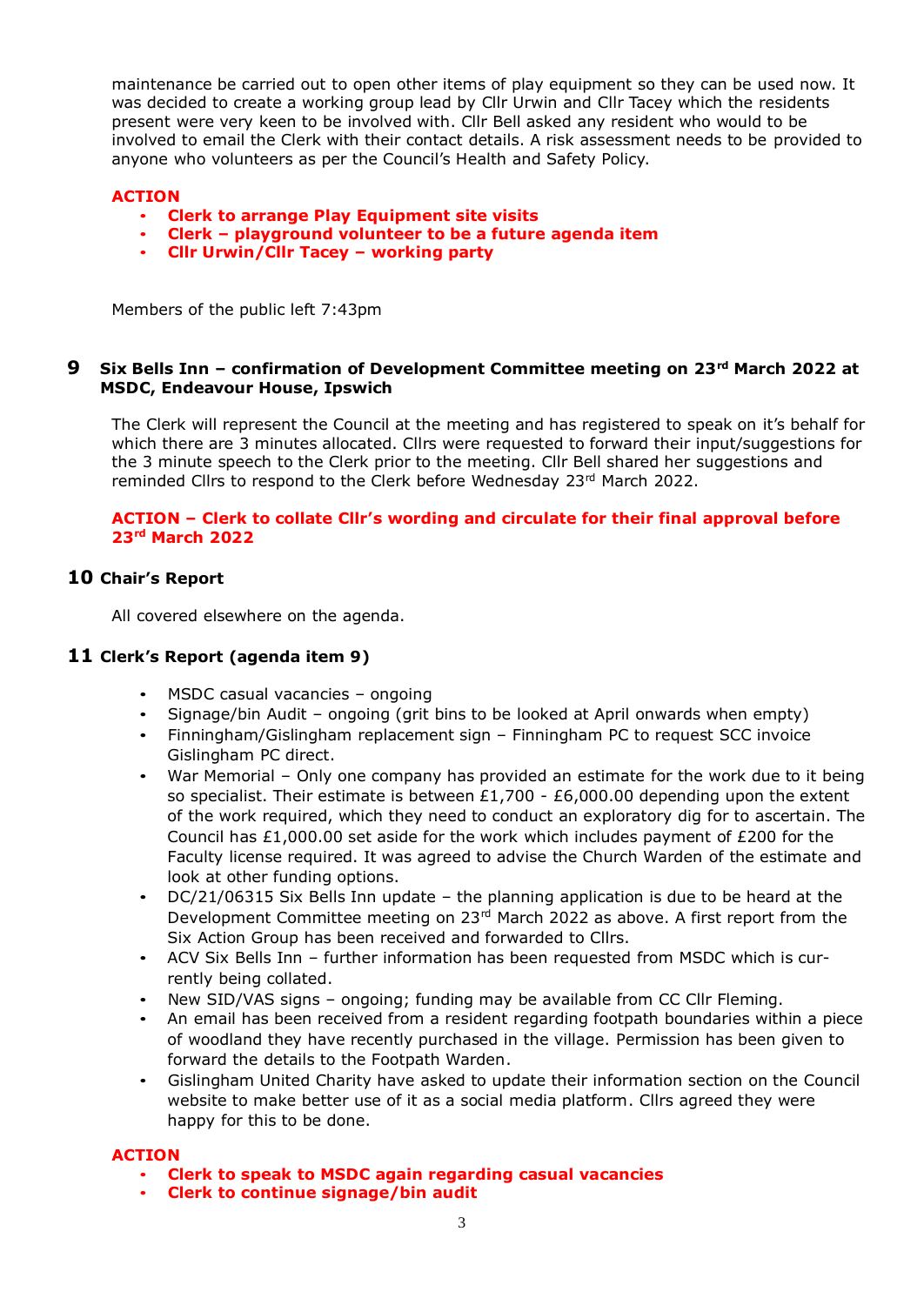- **Clerk to contact Church Warden regarding War Memorial and look into alternative funding**
- **Clerk to collate additional ACV information requested**
- **Clerk to forward contact details to Footpath Warden**
- **Clerk to advise GUC re website information**
- **The Chair requested that the Clerk and RFO advise the Parish Council of additional hours incurred relating to the Six Bells ACV and also email exchanges received from the Six Bells Community Group**

#### **12 RFO's Report (agenda item 10)**

- A summary of reserves for February 2022, and receipts and payments for February 2022 were sent to Councillors prior to the meeting.
- ACAS have confirmed that holiday pay is also accrued on additional hours worked; payment for approval under Finance agenda item 28.
- NALC have confirmed the new pay scales for 2020/21. There is backdated pay to be calculated for this period once Cllr Tranter Chair of the Staffing Panel has returned from holiday.
- Expenses for M Bryant and E Bryant, totalling £26.49, approved at the meeting held on 18<sup>th</sup> October 2022, were paid to HMRC in error. M Bryant and E Bryant have now received their expenses by bank transfer, and HMRC have confirmed that they will issue a refund. Correction approved unanimously by Cllrs.

#### **ACTION – RFO to agree backdated pay due with Cllr Tranter for April meeting**

Cllr Bell suggested moving to agenda items 27 and 28 in case the RFO was unable to stay for the whole meeting. Approved unanimously.

#### **(27) 3 rd Party Street Lighting Inventory 2021/22 Approval**

Sent to Cllrs prior to the meeting. Cllr Bell requested unit 38701 be changed from 'Opp School' to 'Opp Old School House' to avoid confusion with the current school. Approved unanimously taking into account above amendment.

#### **ACTION – Clerk to advise SCC**

#### **(28) Finance**

Admin payment for March 2022 (Clerk & RFO) - £931.05 Holiday pay against additional hours (Clerk & RFO) - £129.01 Clerk mileage expenses (March) - £8.55 Hire of Village Hall (February) - £20.00 Expenses Cllr bell (mileage re Ipswich banking) - £22.50 SCC Annual Street Lighting & Maintenance - £938.99 Expenses Cllr Urwin (annual H&S course) - £36.00

All payments were approved unanimously with one abstention against Cllr Bell's expenses, and one abstention against Cllr Urwin's expenses.

#### **ACTION – Cheque for Cllr Bell's expenses to be signed by Cllr Urwin and Cllr Tranter upon his return from holiday. Cllr Bell to make remaining payments by BACS**

#### **13 Watson Bowl & Volunteer of the Year Award – Request in the Messenger, Gislingham Parish Council Website and Facebook page for nominations; details in the April Messenger Publication.**

Cllr Bell confirmed that nominations needed to be submitted prior to the Parish Council meeting on 25<sup>th</sup> April 2022, as this is when the recipients of the awards will be decided 'IN CAMERA'. Presentation of the awards will be at the Annual Parish Council meeting in May.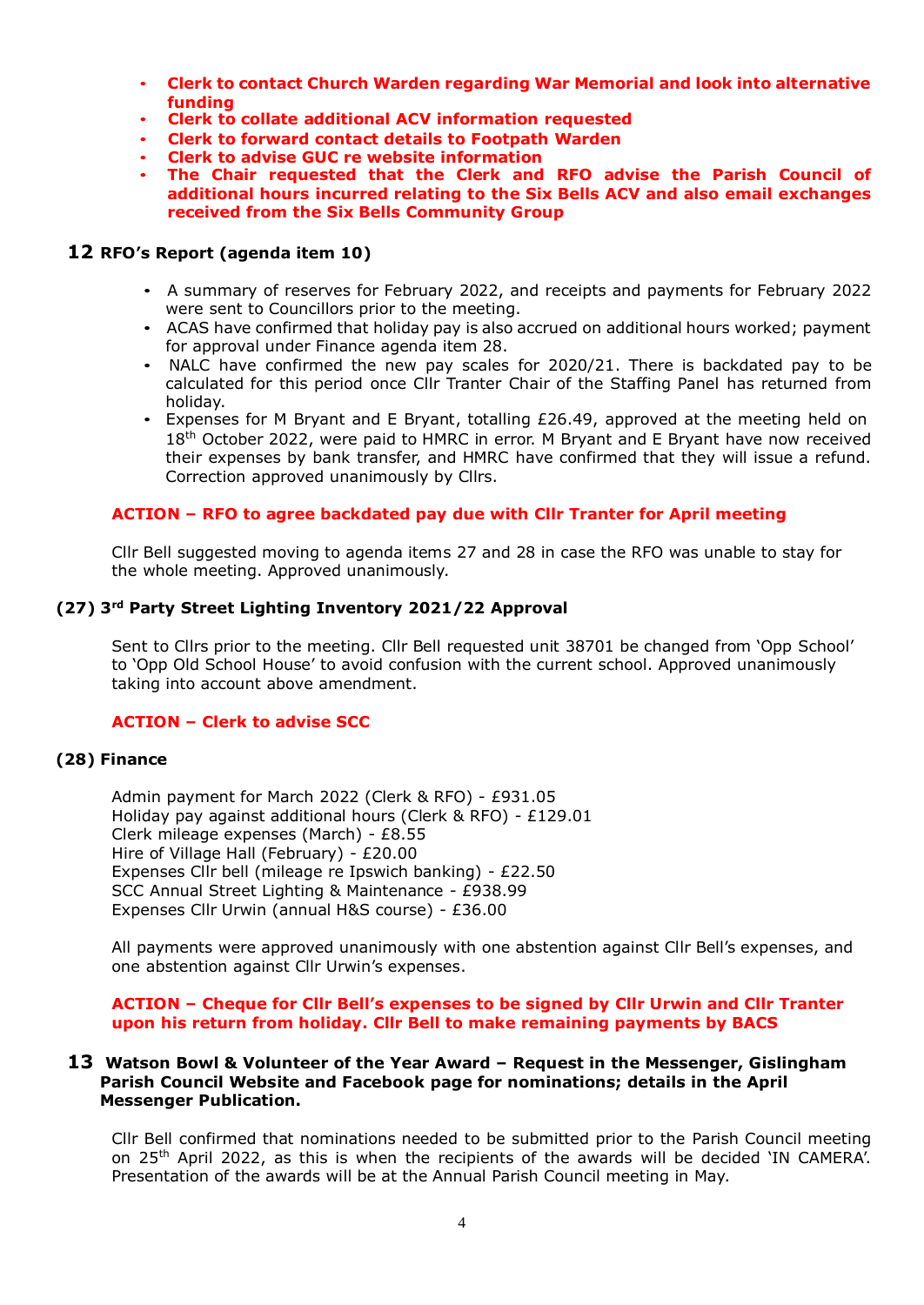#### **14 Annual Parish Council Meeting & Annual Parish (Village) Meeting arrangements**

Nominations for Chair and Vice Chair of the Parish Council to be sent to the Clerk. The Annual Parish (Village) Meeting (to start no earlier than 6pm) will be held prior to the Annual Parish Council Meeting. Clerk to email Cllrs to establish their preferred date for the meetings.

#### **ACTION – Clerk to email Cllrs re date of Annual meetings**

#### **15 Neighbourhood Watch Report (Cllr Tranter)**

No report.

#### **16 Tree Warden's Report (Cllr Clifford)**

Nothing to report.

#### **17 Footpath Warden's Report**

The Footpath Warden sent his report prior to the meeting, a copy of which can be found as an addendum at the end of the minutes.

#### **18 SID (Speed Indicator Device)**

The SID Report was sent prior to the meeting, and can be found as an addendum at the end of the minutes.

#### **19 Book Sale/Coffee Morning Report and Rota**

Cllrs again agreed this provides a good opportunity for interaction between residents and the Council. It would be nice to see Cllrs who have not yet attended a meeting endeavouring to attend in the future.

#### **ACTION – Cllrs to look at which future meetings they can attend**

#### **20 Gislingham United Charity Parish Council Nomination**

Cllr Bell advised that her term as a School Governor at Gislingham Primary School comes to an end in July, so in addition to being the Tilian Representative, that she was willing to be the additional Gislingham Parish Council Representative on GUC, Approved unanimously.

#### **21 Grant & Donation Requests**

- **Gislingham Woman's Institute** request received for £100.00 to assist with a planned trip to Bletchley Park. Agreed unanimously with one abstention.
- **Bacton Bowls Club** request received for a grant towards major development of clubhouse and grounds. After discussing Cllrs agreed that funds should benefit residents of Gislingham, and would like to know how many members of the bowls club are from Gislingham before deciding if the application is eligible for consideration in September 2022 (as per Grants and Donations Policy).

#### **ACTION**

- **Clerk to advise Gislingham WI as above and request bank details**
- **Clerk to advise Bacton Bowls Club as above**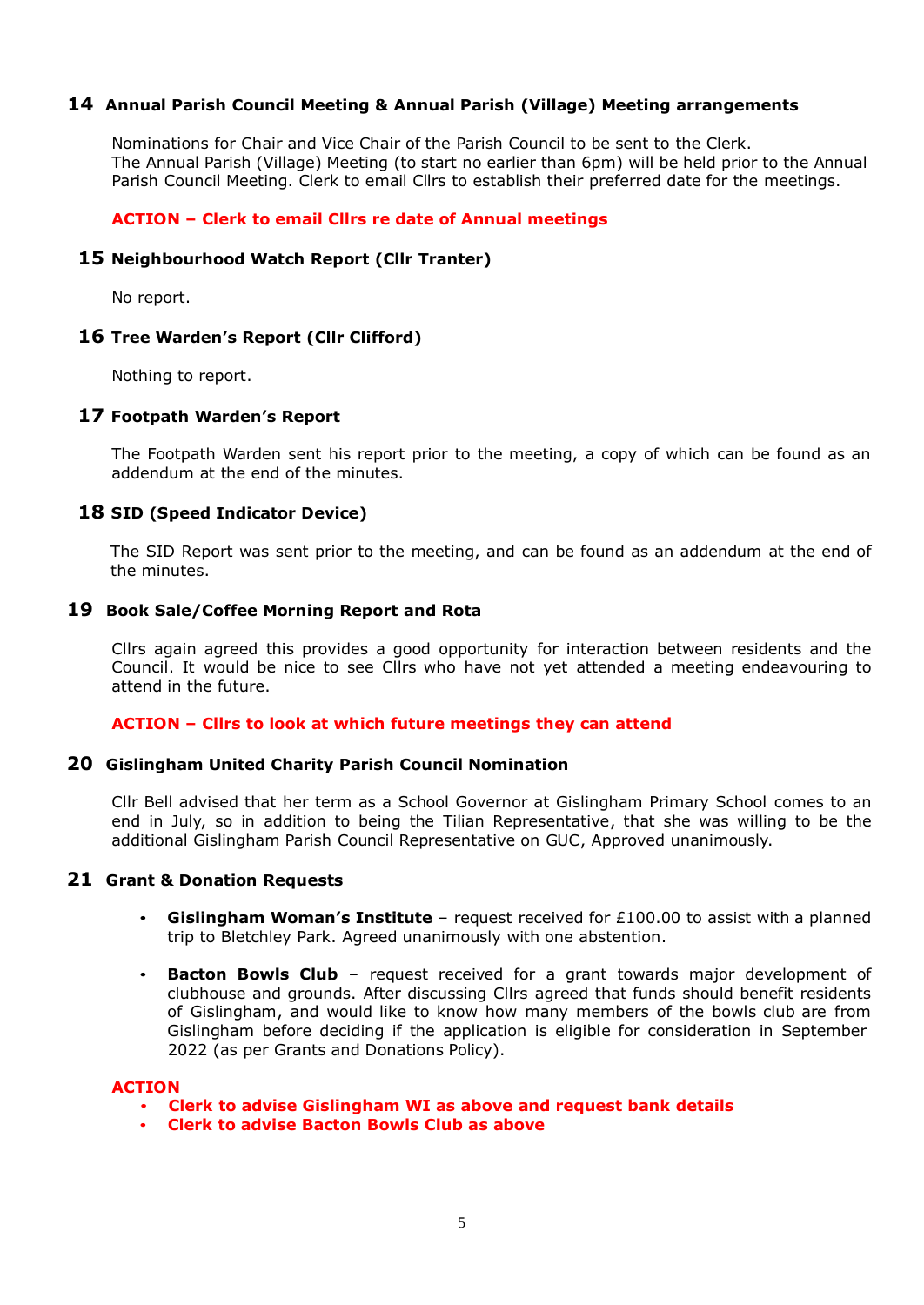# **22 Charity Meadow**

#### • **CCTV Update**

Permission has been sought from GUC to change the siting of the CCTV tower as per their advice. However, they now require further details of the proposed new site including dimensions of the tower, and the route of the power cable from the school to the tower, for Trustees to approve at their next meeting in May 2022. If approval is agreed it will be recorded in the form of a 'Letter Licence' between GUC and the Council. Cllrs agreed they would like to know if it is possible for this decision to be made any quicker.

Clerk received telephone call from a resident advising that a significant amount of broken glass had been left at the play area. Cllr Urwin investigated and found that in addition to the broken glass the new bin lid was also missing, although it has since been found and kindly returned. The Clerk put a notification on the website and FB page advising that the play area is currently closed for health and safety reason.

Email received from a resident raising concerns regarding the play area being closed and the cost effectiveness of equipment being replaced rather than repaired. Clerk replied advising companies are being contacted to ascertain whether it is more cost effective to repair or replace equipment, as per the minutes of the meeting held on 10<sup>th</sup> January 2022.

Cllr Urwin asked if the annual Play Inspection needs to be delayed until the play area is fully reopened. It was agreed that the inspection still needs to be conducted even if the play area is only partly opened.

#### **ACTION – Clerk to contact Chair of GUC as above**

#### **23 New Dog Bin Locations**

The Clerk prepared a map for Cllrs showing current locations against suggestions previously received from residents. After discussing Cllrs approved unanimously to site the two new dog bins received from MSDC's Welcome Back funding scheme on Burgate Road and in-between the Church and Lovells Estate.

#### **ACTION - Clerk to liaise with MSDC to install bins**

#### **24 Request to have an additional Litter bin outside the 'Old Post Office'**

A request has been received for an additional litter bin to address littering outside of the current shop. After discussing Cllrs decided it was not necessary to have two commercial litter bins in this area, and therefore not to approve the additional litter bin. The current bin cannot be moved closer to the shop due having a fixed concrete base. Cllrs suggested it would be a better idea to site a small household litter bin outside the shop instead.

#### **ACTION – Clerk to suggest positioning a small household bin outside the shop**

#### **25 Queen's Platinum Jubilee 2022**

No updates.

#### **26 Spring/Summer Litter Pick**

Still to be arranged.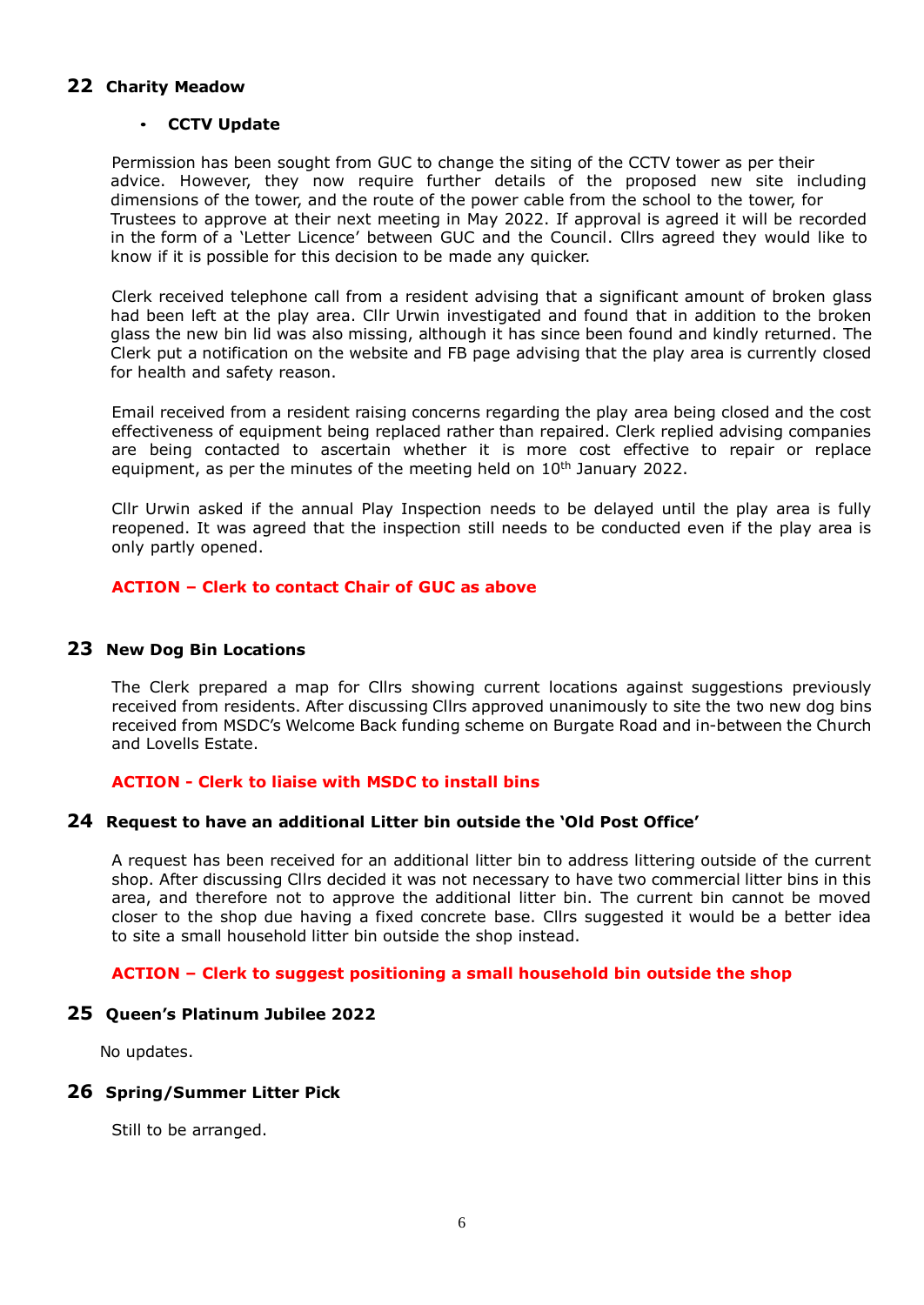# **27 3 rd Party Street Lighting Inventory 2021/22 Approval**

As above

# **28 Finance**

As above

# **29 Training**

- Bookings now need to be made by the Clerk using the new portal system.
- Cllr Clifford will be booking some free Tree Warden training courses being offered outside of SALC

# **ACTION – Cllrs to forward bookings for training to the clerk (training still needs to be approved by Cllrs in the normal way before booking)**

#### **30 Policies and Reports**

- **Audit Plan**
- **CCTV Policy**
- **Data Protection Policy**
- **Internet Banking Policy**
- **Privacy Policy**
- **Reserves Policy**
- **Safeguarding Policy**
- **Staff Appraisal Policy**
- **Transparency Code**

All policies above sent to Cllrs prior to the meeting. Approved unanimously.

# **ACTION – Clerk to update and publish each policy**

# **31 Standing Orders**

Sent to Cllrs prior to the meeting. Approved unanimously.

# **ACTION – Clerk to update and publish**

# **32 Financial Regulations**

Sent to Cllrs prior to the meeting. Approved unanimously.

# **ACTION – Clerk to update and publish**

#### **33 Asset Register**

Sent to Cllrs prior to the meeting. Approved unanimously.

# **ACTION – Clerk to update and publish**

#### **34 Risk Assessment & Management**

Sent to Cllrs prior to the meeting. Approved unanimously.

# **ACTION – Clerk to update and publish**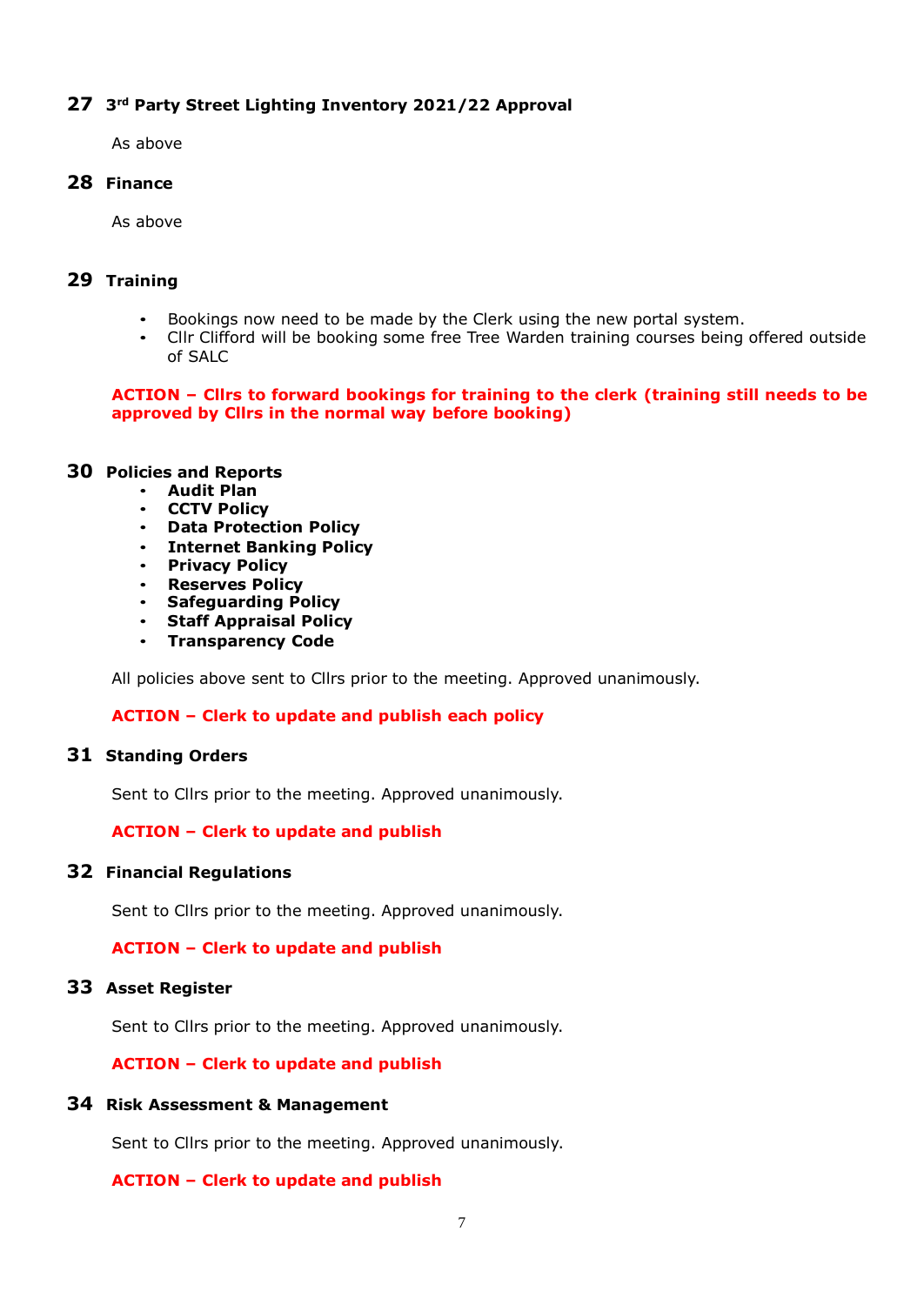# **35 Internal Control**

• **Internal Control & Internal Audit Effectiveness Review**

# • **Internal Control Statement Approval**

Sent to Cllrs prior to the meeting.

The RFO confirmed the Council's internal control and internal audit system had been reviewed as adequate and satisfactory. Approved unanimously.

# **ACTION**

- **Chair and Clerk to sign**
- **Clerk to update and publish**

# **36 IN CAMERA**

# **37 Date of next meeting**

The next meeting will be held on Monday 25<sup>th</sup> April 2022 at 7pm Gislingham Village Hall.

Meeting closed at 8:58pm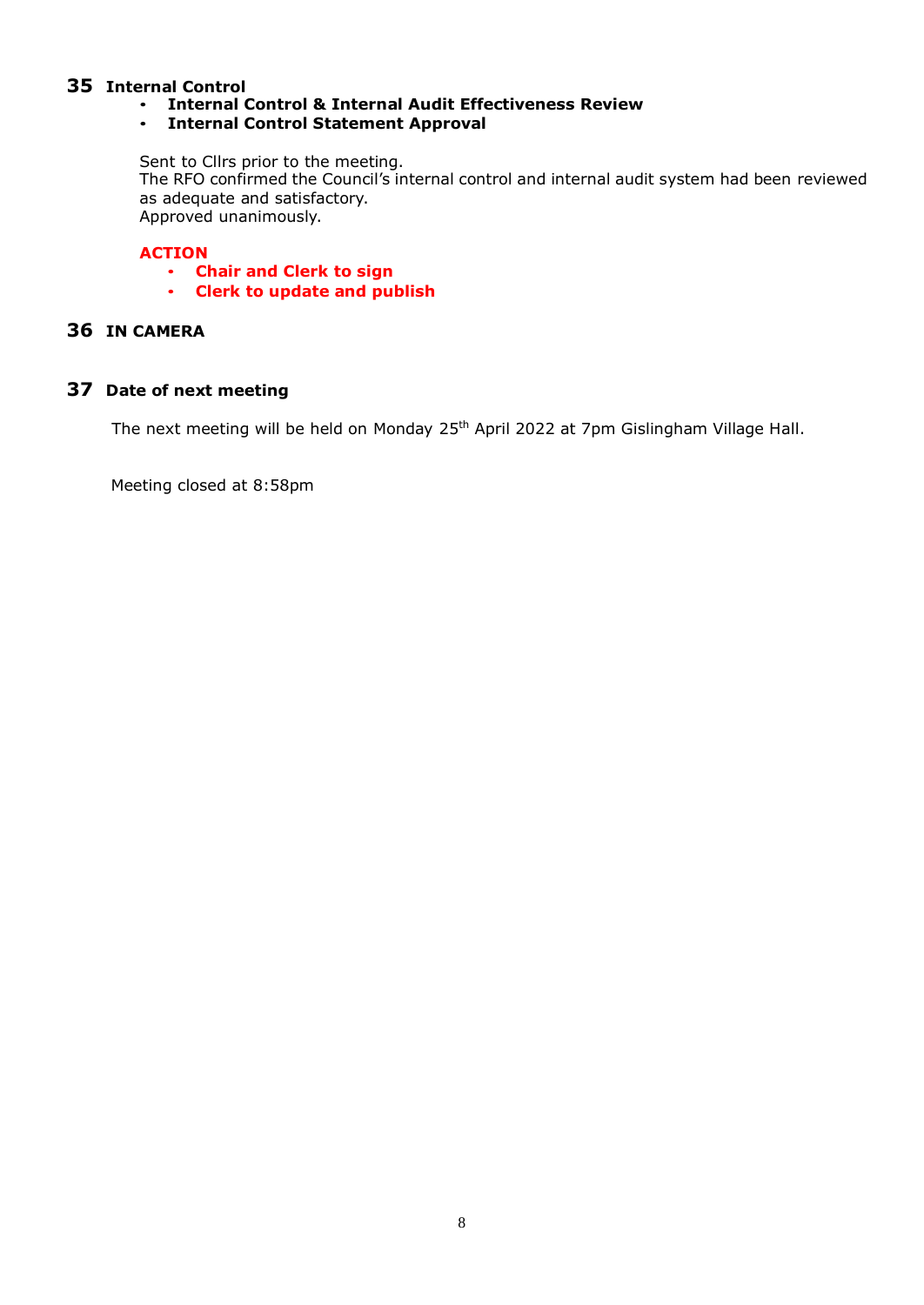# **County Councillor Report**



# **March 2022**

# **Gislingham Parish Council**

Councillor Jessica Fleming, Hartismere Division, Suffolk

[Jessica.fleming@suffolk.gov.uk](mailto:Jessica.fleming@suffolk.gov.uk) Tel: 07714-597980 Twitter: @jesstfleming

Ukraine - Information on Suffolk's support for Ukrainian refugees is available on **Suffolk County Council's website**, including links for The Red Cross Ukraine Crisis Appeal.

**Bird Flu -** The UK's Deputy Chief Veterinary Officer has confirmed highly pathogenic avian influenza (HPAI) H5N1 at several sites, including Westhorpe, Redgrave, Botesdale and Thelnetham. A 3km Protection Zone and a 10km Surveillance Zone are in place around each. Refer

to: [https://assets.publishing.service.gov.uk/government/uploads/system/uploads/attachment\\_data/file/1060465/p](https://assets.publishing.service.gov.uk/government/uploads/system/uploads/attachment_data/file/1060465/pz-sz-declaration-market-weston-west-suffolk-220312.pdf) [z-sz-declaration-market-weston-west-suffolk-220312.pdf](https://assets.publishing.service.gov.uk/government/uploads/system/uploads/attachment_data/file/1060465/pz-sz-declaration-market-weston-west-suffolk-220312.pdf) 

**The Queen's Jubilee Reminder** - Plans for a Festival of Suffolk with many community events including a Jubilee Lunch on 5<sup>th</sup> June can be found at: [www.festivalofsuffolk.org/.](http://www.festivalofsuffolk.org/) Street parties are encouraged. SCC will waive fees for road closures and offer free assistance with traffic management, apply by Sunday 27 March. [www.suffolk.gov.uk/PlatinumJubileeEvent](https://www.suffolk.gov.uk/roads-and-transport/roadworks/apply-for-a-queens-platinum-jubilee-street-party-or-other-public-event/)

**Women's Tour Cycle Race -** Suffolk will host the finish of Stage 1 of the 2022 UCI Women's Tour, which will start in Colchester and finish in Bury St Edmunds on Monday  $6<sup>th</sup>$  June. The route in Suffolk will be revealed in the coming weeks when it has been finally agreed and ratified by organisers.

**Sunnica Solar Farm Project in West Suffolk/ Cambridgeshire** – Cabinet has found that plans for this 2,792-acre 500- MW scheme are unacceptable in their current form and assessments inadequate. A link to the papers can be found [on the committee minutes page.](https://committeeminutes.suffolk.gov.uk/DocSetPage.aspx?MeetingTitle=(01-03-2022),%20The%20Cabinet) Plans to build the Sunnica solar farm are currently with the Planning Inspectorate for examination

**Fostering and Adoption** - Suffolk's service currently has over 850 children in care and with more entering every year, the need for foster carers and adoptive parents to come forward has never been greater. These children need someone who can understand what they have been through, look at the world through their eyes and provide warmth, consistency and emotional support.

To find out more about fostering or adopting in Suffolk, visit: [www.suffolk.gov.uk/fosteringandadoption](http://www.suffolk.gov.uk/fosteringandadoption or%20call 01473%20264800) or call 01473 [264800.](http://www.suffolk.gov.uk/fosteringandadoption or%20call 01473%20264800)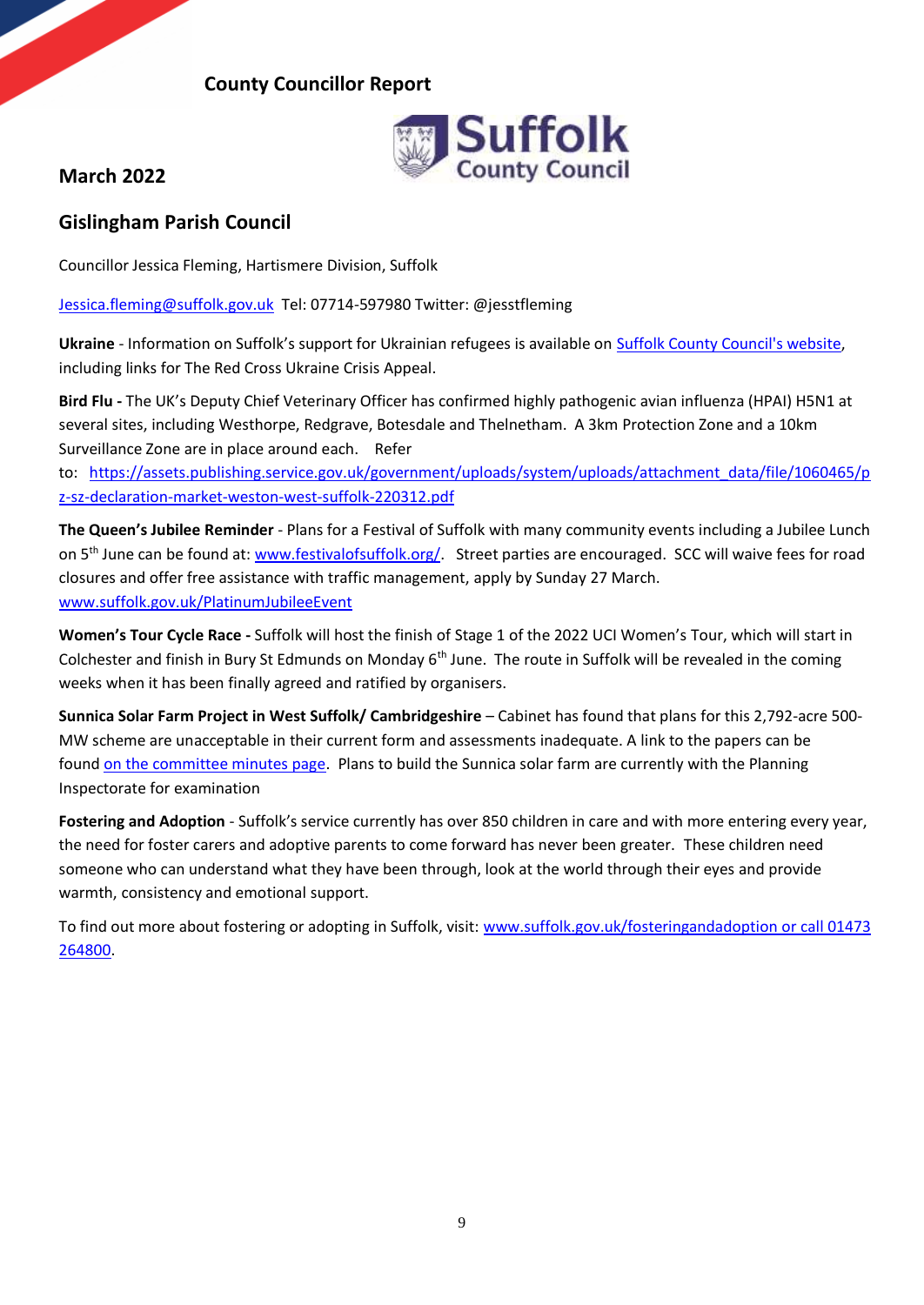# **District Councillor's Report for Gislingham Ward: Mellis, Gislingham, Thornham, Wortham & Burgate, Wickham Skeith Parish Councils**

**March 2022** 

| Waiting for the report.                                                                                                                                                                                                                                                                                                                                                                                                                                                                                                                                                                                                                                                                                                                                                                                                                                                                                                                                                                                                                                                                                                                                                                                                                                                                                                                                                                                                                                                                                                                                          |
|------------------------------------------------------------------------------------------------------------------------------------------------------------------------------------------------------------------------------------------------------------------------------------------------------------------------------------------------------------------------------------------------------------------------------------------------------------------------------------------------------------------------------------------------------------------------------------------------------------------------------------------------------------------------------------------------------------------------------------------------------------------------------------------------------------------------------------------------------------------------------------------------------------------------------------------------------------------------------------------------------------------------------------------------------------------------------------------------------------------------------------------------------------------------------------------------------------------------------------------------------------------------------------------------------------------------------------------------------------------------------------------------------------------------------------------------------------------------------------------------------------------------------------------------------------------|
| MSDC fomally adopted the Needham Market Neighbourhood Plan as part of its Development Plan<br>after after Needham Market residents voted overwhelmingly in favour of the plan. The document<br>carries statutory weight and will be used to inform planning decisions. This referendum comes at a<br>time when the power of Neighbourhood Plans are being highlighted in other local news.                                                                                                                                                                                                                                                                                                                                                                                                                                                                                                                                                                                                                                                                                                                                                                                                                                                                                                                                                                                                                                                                                                                                                                       |
| Thurston Parish Council lodged a judicial review into the granting of planning permission for 210 new<br>homes off Beyton Road. The allegation was that the planning committee had been wrongly advised<br>on the weight given to the Neighbourhood Plan, which had not allocated that site for development.<br>Thurston PC appealed against this development that had been passed on one vote.<br>The appeal has been allowed and the decision overturned. The Judge found that the committee<br>members had been wrongly advised regarding the weight that should be attached to a made<br>neighbourhood plan that included housing allocations.                                                                                                                                                                                                                                                                                                                                                                                                                                                                                                                                                                                                                                                                                                                                                                                                                                                                                                               |
| Following the departure of Cllr Wendy Turner there was a by-election for a new district councillor for<br>the Thurston Ward. Green party candidate Austin Davies was elected and MSDC remains balanced<br>with 17 members in each of the two groups.                                                                                                                                                                                                                                                                                                                                                                                                                                                                                                                                                                                                                                                                                                                                                                                                                                                                                                                                                                                                                                                                                                                                                                                                                                                                                                             |
| Business owners in Babergh and Mid Suffolk who want to learn new or improve their digital skills can<br>now access free courses as part of a new business support programme.<br>The Digital Skills Programme is part of Babergh and Mid Suffolk District Councils post-covid recovery<br>strategy and is being run by MENTA using funding from Suffolk Inclusive Growth Investment Fund<br>(SIGIF).<br>The workshops, which are held virtually, are free to attend and cover topics such as online security,<br>digital and social media marketing, e-commerce, and information management.<br>Following the launch of the Virtual High Street in 2020, many businesses reported wanting to<br>improve their digital skills to help their business engage with current and potential customers, but<br>they needed support to help them understand which platforms they should be using and how to<br>make them work for their business.<br>The Digital Skills Programme was initially launched for businesses on the Virtual High Street and is<br>now open to all businesses in the districts.<br>In addition to the Digital Skills Programme, the recovery programme also includes the Virtual High<br>Street, which operates in all five key towns and surrounding areas across Babergh and Mid Suffolk as<br>well as the Innovate Local scheme.<br>Innovate Local is supporting start-up businesses with access to a pitch at Stowmarket and Hadleigh<br>markets while the Innovation Hubs will offer micro businesses start up support with desk space and |
| business mentoring in Sudbury and Eye when they open later this year.                                                                                                                                                                                                                                                                                                                                                                                                                                                                                                                                                                                                                                                                                                                                                                                                                                                                                                                                                                                                                                                                                                                                                                                                                                                                                                                                                                                                                                                                                            |
|                                                                                                                                                                                                                                                                                                                                                                                                                                                                                                                                                                                                                                                                                                                                                                                                                                                                                                                                                                                                                                                                                                                                                                                                                                                                                                                                                                                                                                                                                                                                                                  |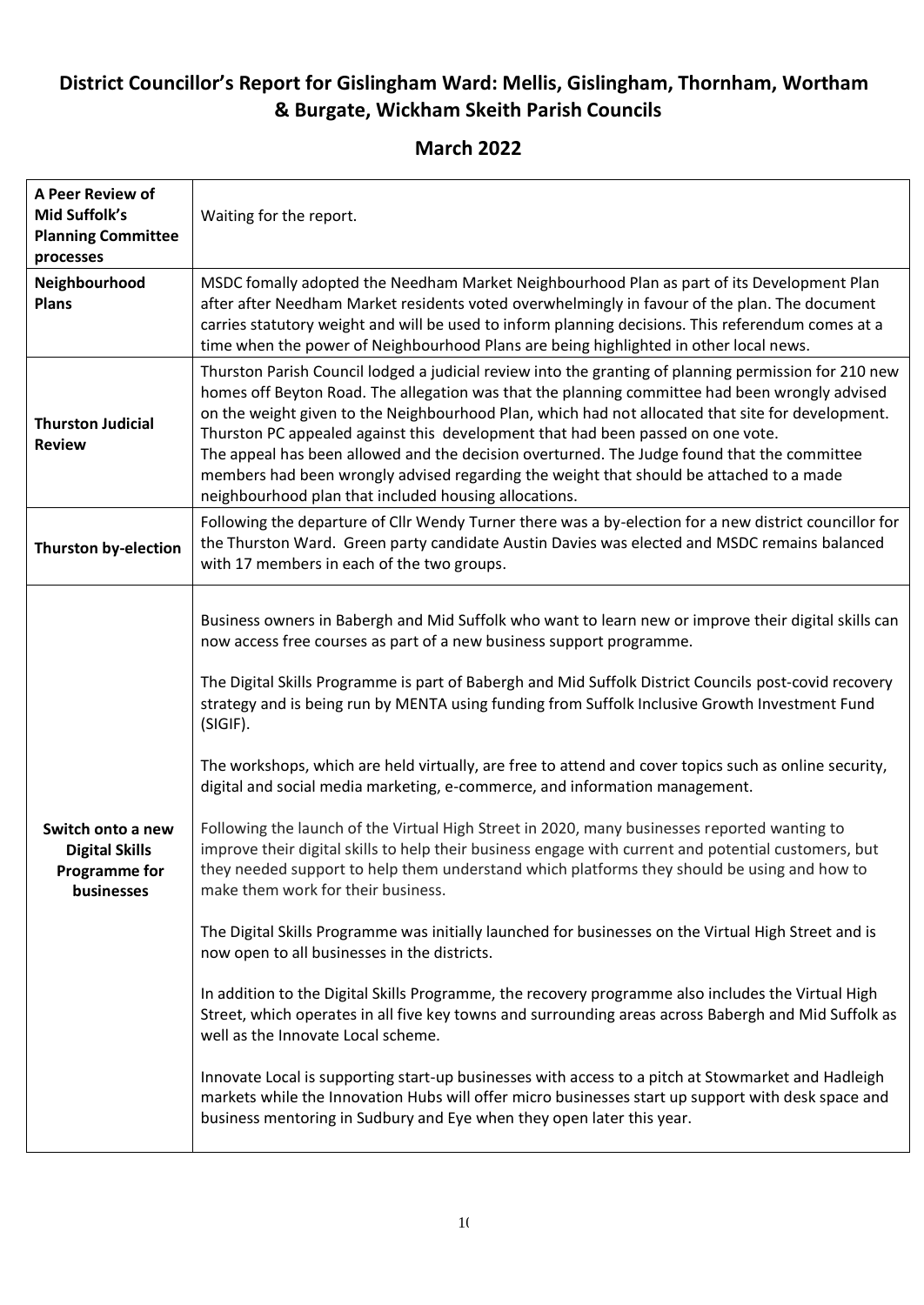| Innovations Lab, | At a Presentation at The Mix, Stowmarket on 11 <sup>th</sup> February I was again impressed by the work carried                                                                                              |
|------------------|--------------------------------------------------------------------------------------------------------------------------------------------------------------------------------------------------------------|
| Stowmarket       | out at the Innovations Lab.                                                                                                                                                                                  |
|                  | Innovation Labs is an innovation hub, business hub and coworking space, strategically located within<br>the heart of Stowmarket. Its aim is to foster: innovation, entrepreneurship, business growth and the |

|                                                                                                                            | development of an AI Centre of Excellence. This initiative is backed by Mid Suffolk District Council<br>and will form the focal point for developing Stowmarket's world leading cluster of technology and<br>manufacturing companies<br>More to be found here: https://innovationlabsstowmarket.com/#about section                                                                                                                                                                                                                                                                                                                                                                                                                                                                                                                                                                                                                                                                                                                                                                                                                                                                                                                             |
|----------------------------------------------------------------------------------------------------------------------------|------------------------------------------------------------------------------------------------------------------------------------------------------------------------------------------------------------------------------------------------------------------------------------------------------------------------------------------------------------------------------------------------------------------------------------------------------------------------------------------------------------------------------------------------------------------------------------------------------------------------------------------------------------------------------------------------------------------------------------------------------------------------------------------------------------------------------------------------------------------------------------------------------------------------------------------------------------------------------------------------------------------------------------------------------------------------------------------------------------------------------------------------------------------------------------------------------------------------------------------------|
|                                                                                                                            |                                                                                                                                                                                                                                                                                                                                                                                                                                                                                                                                                                                                                                                                                                                                                                                                                                                                                                                                                                                                                                                                                                                                                                                                                                                |
| <b>Mid Suffolk District</b><br><b>Council Five-Year</b><br><b>Housing Land Supply</b><br><b>Position Statement</b><br>2021 | The NPPF - National Planning Framework requires LPAs to prepare and update annually a supply of<br>specific deliverable sites sufficient to provide a minimum of five years' worth of housing. NPPF<br>requires an additional buffer should be added to the five-year requirement. In the case of MSDC<br>this is 5% to ensure choice and competition in the market for land.<br>The Council's Local Housing Need figure is calculated by the government using the 'Standard<br>Method' set out in the PPG.<br>From 2017 to 2020 MSDC delivered 1567 dwellings against a target of 1524 dwellings.<br>The Standard Method figure for Mid Suffolk district - with a 2021 base date - is 513 dwellings per<br>annum ('dpa'). The basic five-year requirement is therefore 2,565 units.<br>The Council has undertaken a thorough review of policy, guidance, and appeal precedent to<br>determine the 'deliverability' of its sites.<br>MSDC considers it can demonstrate a 'deliverable' supply of 5,319 units across the five-year period.<br>This includes a windfall allowance of 70 dpa in years four and five The Council's five-year housing<br>land supply position The Council therefore considers it can demonstrate 9.54 years supply. |
| <b>Biodiversity Officer</b>                                                                                                | A biodiversity officer has been appointed, joining us in April, and will be overseeing the<br>parish tree and wildflower scheme over the next 2 years. The officer will likely need to carry<br>out a second resident consultation for the proposed wildflower scheme on 'the green' at St<br>Mary's Close, Offton. There are a number of other parishes looking to create wildflower<br>meadows but as yet there has been no local consultation by the parishes, or the schemes<br>are at an early stages. Also, our 'cut and collect' mower has been purchased which will help<br>us to improve conditions for wildflowers on council-owned land and verges.                                                                                                                                                                                                                                                                                                                                                                                                                                                                                                                                                                                 |
| <b>Council Tax</b>                                                                                                         | Council tax is to remain at the same rate so annual Mid Suffolk proportion of the council tax<br>bill for a Band D property be £171.59.                                                                                                                                                                                                                                                                                                                                                                                                                                                                                                                                                                                                                                                                                                                                                                                                                                                                                                                                                                                                                                                                                                        |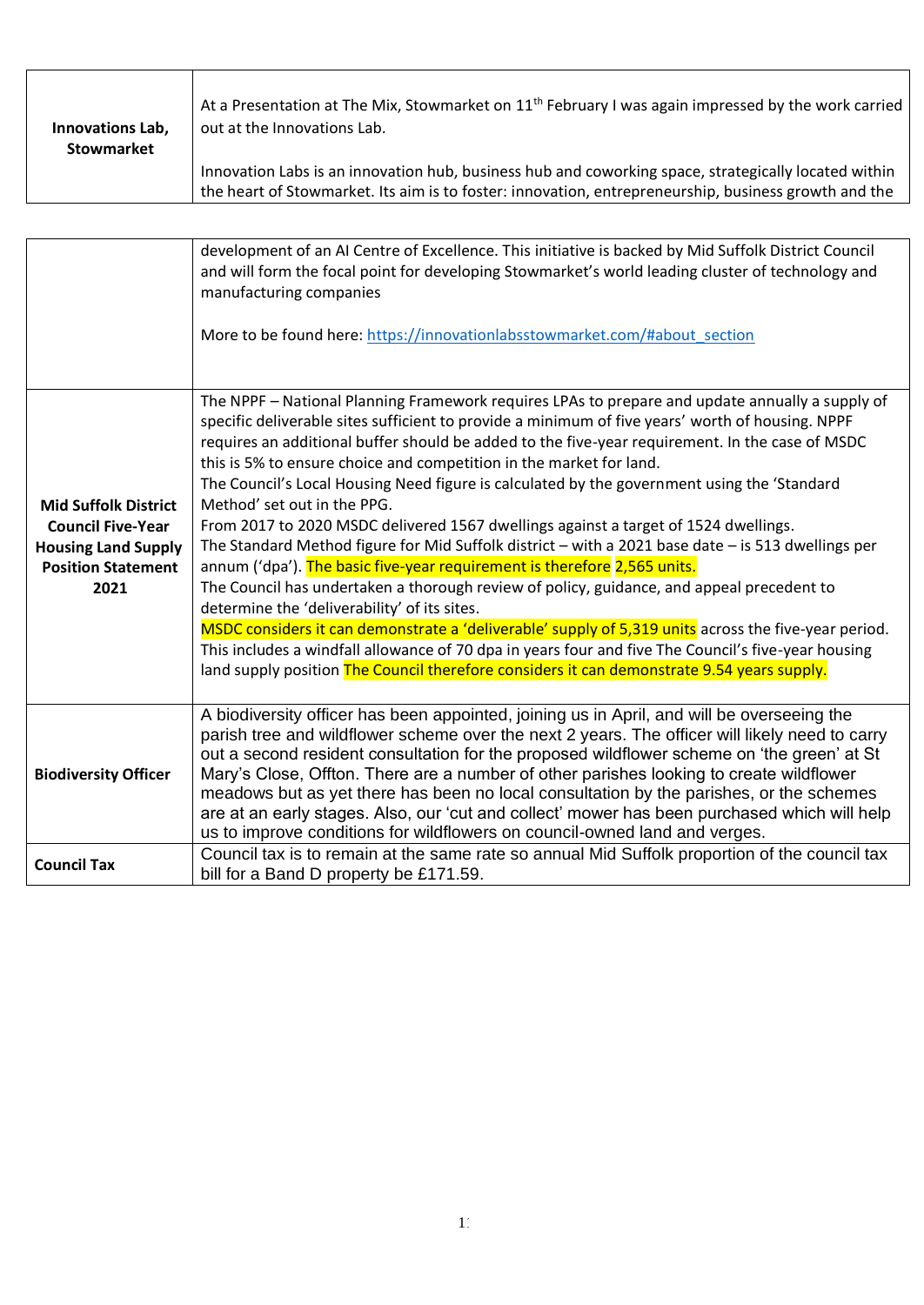| <b>Full Council Meeting</b><br>$24th$ Feb. | The Green and Liberal Democrat Group put forward an amendment to the budget. The proposal was<br>that Mid Suffolk engage in a programme to provide two zero emission minibuses (electric) to operate<br>on a network of routes to link communities together and to service critical locations. We will<br>establish scheduled low cost or free services to complement and enhance demand responsive<br>services provided by BSEVC (https://www.bsevc.co.uk/). The Council will work with the County and<br>BSEVC or another appropriate operator to establish a service similar to the Counties Katch service<br>(https://www.katchalift.com/). Knowledge will be drawn from that service and established<br>community bus services to ensure that accurate cost estimates and effective service parameters can<br>be established. This amendment was accepted and the budget passed almost unanimously. |
|--------------------------------------------|----------------------------------------------------------------------------------------------------------------------------------------------------------------------------------------------------------------------------------------------------------------------------------------------------------------------------------------------------------------------------------------------------------------------------------------------------------------------------------------------------------------------------------------------------------------------------------------------------------------------------------------------------------------------------------------------------------------------------------------------------------------------------------------------------------------------------------------------------------------------------------------------------------|
|                                            | More contentious was the HRA account which saw the following rent increase forced through by the<br>conservative administration:<br>3.2 That the CPI + 1% increase of 4.1% in Council House rents, equivalent to an average rent increase<br>of £3.42 a week for social rents and £4.99 a week for affordable rents be implemented.<br>Less controversial was: 3.7 That in principle, Right to Buy (RTB) receipts should be retained to enable<br>continued development and acquisition of new council dwellings.                                                                                                                                                                                                                                                                                                                                                                                        |

MSDC Councillor Rowland Warboys rowland.warboys@midsuffolk.gov.uk Tel. 01379 783412 Mobile: 07484 186121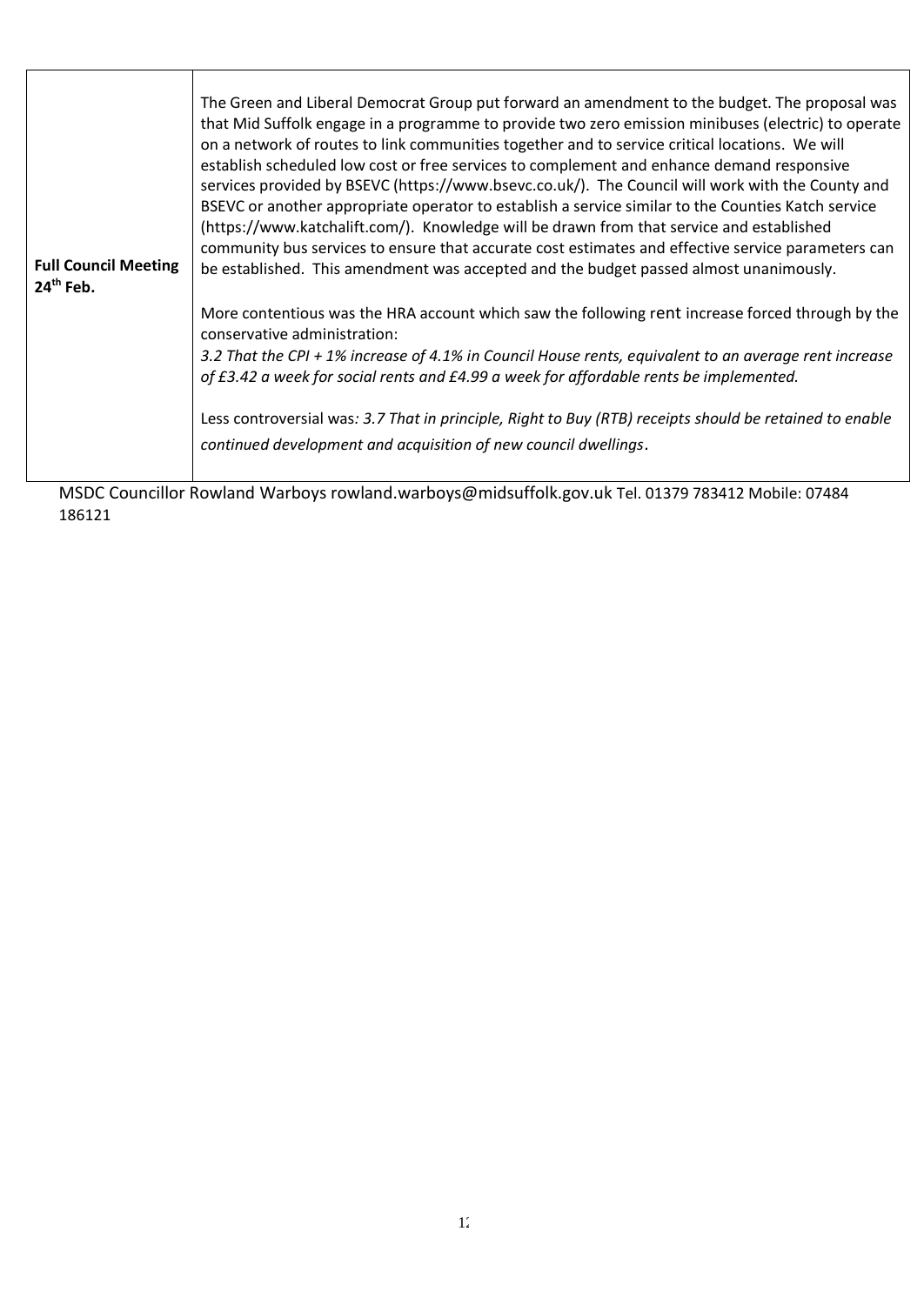# Footpath Report for the Parish Council - 21st March 2022

There is not much to report this month.

Redhouse Farm footpaths As I have had no feedback from last month, I have contacted the SCC manager for an update.

Footpath Coldham Lane/Lovells Estate The wood bark has not yet been laid, so contacted the SCC manager for an update.

# New Fence FP39 – High St leading to Charity Meadow

A new 4ft wire fence has been erected to separate the footpath from the vacant land at the site of Bungalow Farm. The width left is just within the limit.

# Maintenance

Re-numbered several posts and cut back overhanging brambles on a couple for footpaths.

# QR Footpath Codes

Following the approval by the PC at the last meeting, I have contacted the Green Access Officer to arrange delivery.

# Query regarding Bridleways

At the last PC meeting a request was made by a Councillor to see if any footpaths can be upgraded to a bridleway, as there are only 3 bridleways in the parish. I have contacted the SCC manager to enquiry if there is a procedure to change the status. Also, one of the bridleways running south past Jenny's Farm has low branches. Still need to investigate this.

Martyn Bryant Footpath Warden